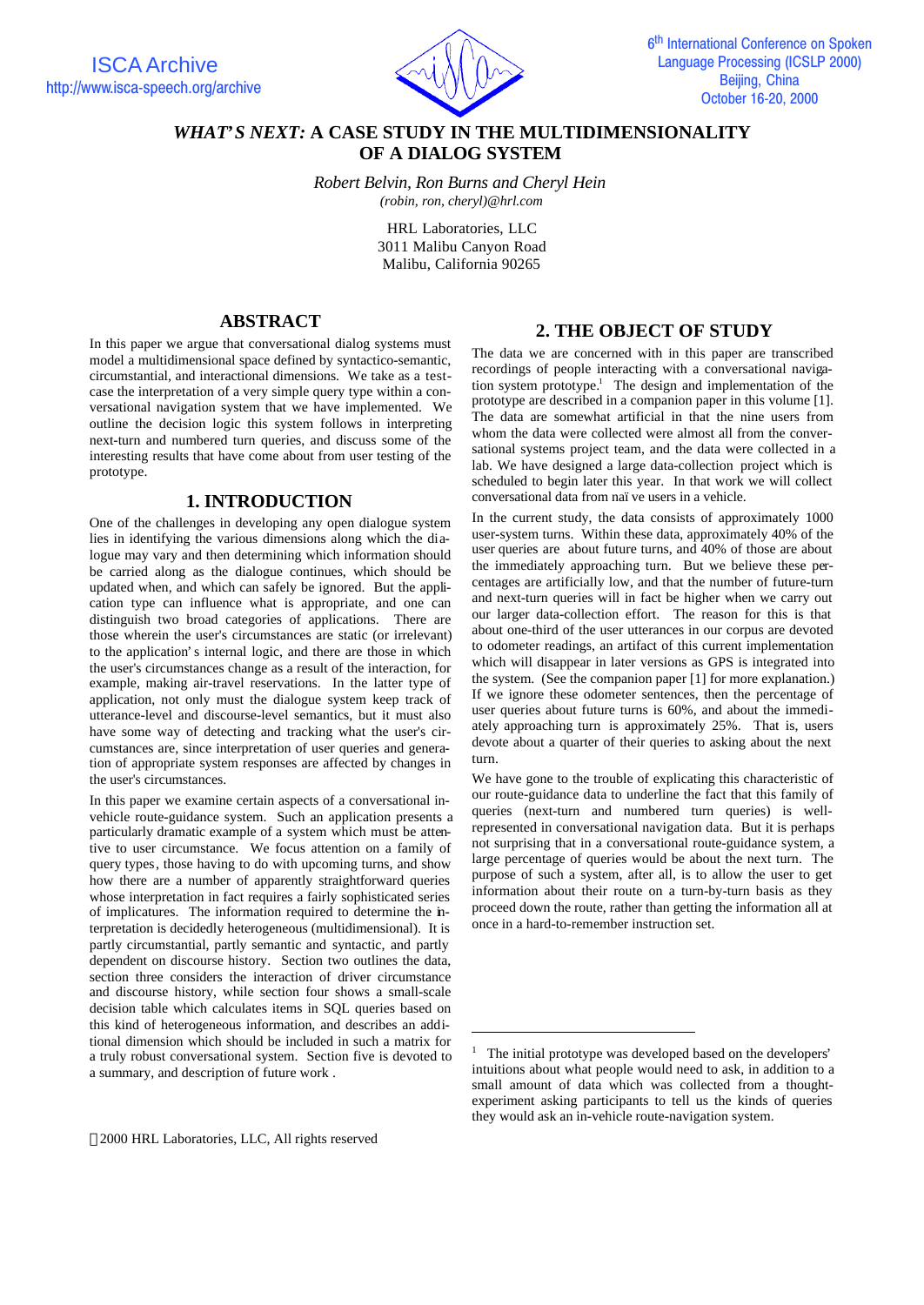# **3. CIRCUMSTANCE AND DIALOG HISTORY**

### **3.1 Time-dependent discourse coherence**

As noted, it is not that surprising that queries about the next turn comprise a significant percentage of the utterances in a conversational navigation system log. What *is* surprising, and in our opinion interesting, about this kind of query is that it is not always transparent to interpret. Queries such as "what's next?" are in fact ambiguous. Determining the correct interpretation requires consideration of the discourse history and the user's circumstances. For example, in the following dialog sequence (drawn from our data), there are at least two possible interpretations for "what is next?" in the third turn: $2$ 

 --------------- U: what is my next turn S: From Malibu Canyon Road turn left onto Pacific Coast Highway. --------------- U: and after that S: From Pacific Coast Highway go straight onto East I-10 freeway ---------------  $\rightarrow$  U: what is next

Figure 1. Sample dialog containing ambiguous "What is next". (U:user, S:system)

The system response has deliberately been left out so the reader can observe the ambiguity more clearly. This query could be requesting information about the next turn from the driver's current position (i.e. the immediately approaching turn), or it could be requesting information about the *third* turn from the driver's current position, that is, the next turn from the most recently referred to turn. We will henceforth refer to these two interpretations as *next-from-here* and *next-after-that*, respectively.

The factor which appears to have the most influence on which interpretation is given to this utterance originates neither in the utterance itself nor in the preceding dialog, but is almost purely circumstantial, namely, how much time has passed since the last utterance. The more time that has passed since the last system instruction, the more likely "what is next" must be given the *next-from-here* interpretation.

The reason for this is clearly related to the time-dependent nature of coherent discourses. While "what is next" is still within the scope of the preceding discourse context, it may (most likely will) be given the *next-after-that* interpretation. But after a certain length of time has elapsed, "what is next " cannot

j

be interpreted as referring to some previously uttered instruction, but only as referring to the driver's current position. If we think of this in terms of the user's frame of reference for talking about their real or imagined location (we'll refer to this as the FROM value), then we could characterize this phenomenon as the value of FROM defaulting to HERE in the absence of immediate discourse context.

It is worth mentioning that the foregoing is not an isolated example. There are many other cases which demonstrate the same kind of ambiguity, with perhaps even more interesting variability of interpretation:

- --------------- U: what's my next turn S: From Pacific Coast Highway go straight onto East I-10 freeway ---------------
- $\rightarrow$  II: how much further is it

Figure 2. Sample dialog containing ambiguous "How much further is it?"

Although in this sequence it seems quite obvious that "it" in the second user utterance refers to the transition from Coast Highway onto Interstate 10, imagine the case that there was a ten minute delay between the first exchange and the second query. In this case (especially if the system knew via GPS that the driver had already passed the PCH/I-10 transition), the best interpretation for "it" becomes the final destination, rather than the most recently mentioned turn. "It" in this case is similar to the "there" in "Are we there yet?" in that in both cases, the locative proform gets a referential value from the most cognitively salient destination in a journey, namely the final destination. Note the similarity of this phenomenon to the "default to here" pattern we discussed in connection with the prior exa mple.

As of the writing of this paper, we are setting up an experiment to determine if there is some threshold beyond which values in human discourse reference frames (at least in this application domain) get reset to defaults such as FROM=HERE or TO=FINAL DESTINATION.

This time-dependent interpretation can be seen as a special case of a more general discourse rule which "resets" what may be interpreted as given and what must be interpreted as new. Relating this phenomenon to discourse theories would take us beyond the scope of this short paper, though we note the potential contributions these theories may make to the design of this kind of system [2,3,6].

## **3.2 Turn References at the Start of the Trip**

Interpretations of numbered turn references can vary depending on another purely circumstantial factor, namely whether the driver is querying the system while preparing to begin the trip, or after she has begun driving. Some drivers will want to preview trip information before beginning to drive, and in this situation, interpretation of certain query types may differ from interpretation done during the trip. When the driver is querying the system before beginning to drive, she is more likely to conceive of and speak of the route in an "absolute" sense (cf. [5]). That is, the driver may conceive of the route as a fixed plan,

 $2$  There is at least one further possible interpretation to "what is next?" here, at least if the proper prosodic features are present. If heavy emphasis is placed on "what," the query has a quasi *echo-question* interpretation, indicating either that the user did not hear, or else is surprised at the prior instruction and is asking for clarification or repetition.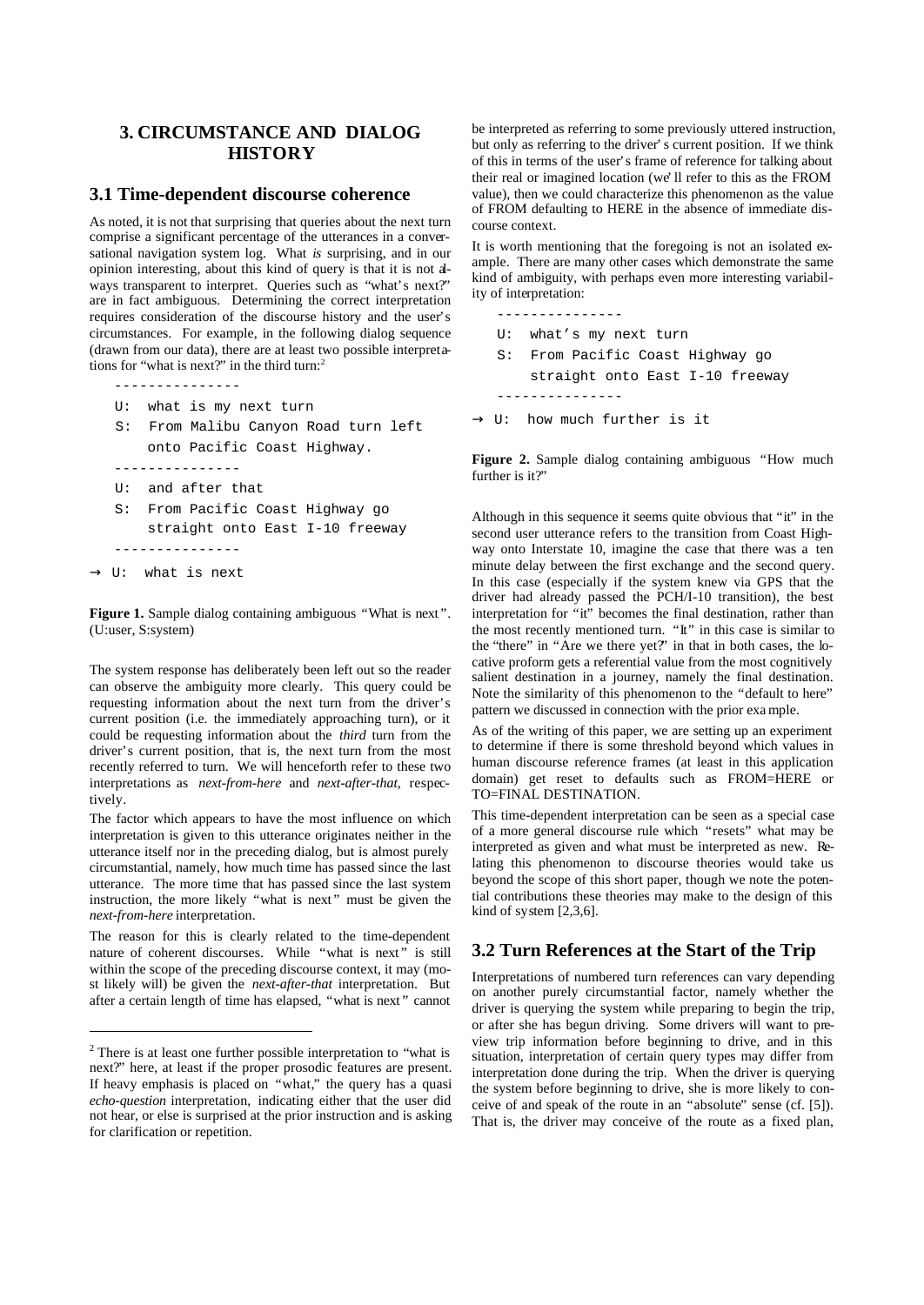wherein each turn and segment have a unique and constant order in a sequence. When conceiving of the route in this way, one may refer to turns by number in the route, rather than by number relative to current position. Consider the first part of the route we were using in the prototype, shown below:



**Figure 3.** Schematic of part of the route from HRL to LAX

In a query like "How far is the second turn?", given the "absolute" perspective on the route, the second turn is from PCH onto I-10. Although we have yet to gather real user data bearing on this question, our intuition is that once the trip is underway, especially once any significant distance has been traveled, users will be much more likely to use numbered turn references relative to their current position.

Queries of this type are, for practical purposes, only ambiguous once the user has begun the trip, but prior to the absolute numbered turn. Drivers are very unlikely to be asking about the second turn in the route once they have passed the second turn. Moreover, since people will generally only keep track of turn numbers in the range of 1-3, (give or take 1), numbered turn references will only be ambiguous prior to the third or fourth turn in the route (nobody is likely to be asking "what is the eighth turn in the route"). What is more, if the user asks a numbered turn query before beginning the trip, the system response will be the same, since the relative and absolute turn numbers will at that point coincide. Thus, the only time a true ambiguity must be handled by the system is the time after the trip is underway, and before the fourth turn.

Although numbered turn requests comprise the main source of absolute/relative ambiguities in our limited corpus, there is another source as well, a subset of the queries about distance and time. Thus, questions such as "how far is it?" and "how long will it take?" may be uttered either at the beginning or during the drive, and therefore may be interpreted as asking for the trip distance or time from the very beginning, or as asking for the distance or time remaining. Of course, the ambiguity discussed in the previous subsection will also exist if there is some recent utterance referencing a turn to which "it" may be referring. However when queries of the type "how long will it take" or "how far is it" are uttered in contexts *other* than that discussed in the previous section, then for practical purposes they may always be treated as asking from the current position, since it is immaterial whether that position is at the start or inroute (though see footnote 3). One presumes the user is not interested in distance or time of the entire route once they are underway, but is instead only interested in remaining distance or time.

If one looks at the overall query interpretation problem as entailing a determination of whether the user is asking a question relative to their current position, or some other position, then the absolute/relative distinction is just a sp ecial case that.

In addition to the foregoing, there is another important driver circumstance which should be included in calculating interpretation of user queries, and this is whether the user is on-route or off-route. We will have to treat this issue as falling outside of the scope of this short paper, though we note that we will be including a study of off-route navigation conversations in our upcoming data-collection effort.

### **4. MULTIDIMENSIONALITY**

As we have indicated, there are a variety of information types one needs to bring to bear on the problem of interpreting the query type of interest. In addition to knowing the elapsed time since the last system utterance, whether the trip is underway and if so, whether the driver has passed the fourth turn, (and ultimately also whether the driver is on- or off-route), one of course must identify relevant linguistic features of the utterance in order to give it a correct interpretation. Since we are restricting ourselves to queries about next and numbered turns, we are taking as a given that the basic semantic content denoting this has been identified in the utterance. There are, then, many linguistic indicators which allow us to distinguish whether a driver wants information based on current or other position. Most obvious of these are explicit adverbial phrases which serve precisely this disambiguating function, as in "How far is the next turn *from here*?" , "What do I do *after that*?" or "What's the second turn *in the route*?". The adverbial phrases in these sentences tell us to interpret the query as next-from-here, nextafter-that, and absolute, respectively.

In the following table we show the basic decision logic that we follow in determining how next-turn and numbered turn sentences should be interpreted. The table is to be read column-bycolumn. Thus, the first column tells us that if we have a query with a numbered turn reference and a phrase which is semantically equivalent to "from here" (which is also the default), then the instruction number which will be requested (via SQL query) from the database is **current+number**. (See our companion paper for more detail on the implementation of the prot otype.)

| In-route $3$                                                                                                                                                                                                                                                                                                                                      |   |       | ٦ |       |       |       |       |
|---------------------------------------------------------------------------------------------------------------------------------------------------------------------------------------------------------------------------------------------------------------------------------------------------------------------------------------------------|---|-------|---|-------|-------|-------|-------|
| Reset threshold<br>reached                                                                                                                                                                                                                                                                                                                        |   |       |   |       |       |       |       |
| Next turn                                                                                                                                                                                                                                                                                                                                         |   |       |   |       |       |       |       |
| Numbered turn                                                                                                                                                                                                                                                                                                                                     | n |       | n | n     |       |       |       |
| "From here"                                                                                                                                                                                                                                                                                                                                       |   |       |   | X     | X     |       |       |
| "After that"                                                                                                                                                                                                                                                                                                                                      |   |       |   |       |       |       |       |
| $SQL$ Turn number $ c+n $                                                                                                                                                                                                                                                                                                                         |   | $c+1$ | n | $r+n$ | $r+1$ | $r+1$ | $c+1$ |
| $\ddot{\mathbf{0}}$ = set<br>$c =$ current position                                                                                                                                                                                                                                                                                               |   |       |   |       |       |       |       |
| $\mathbf{1} \mathbf{1}$ , $\mathbf{1} \mathbf{1}$ , $\mathbf{1} \mathbf{1}$ , $\mathbf{1} \mathbf{1}$ , $\mathbf{1} \mathbf{1}$ , $\mathbf{1} \mathbf{1}$ , $\mathbf{1} \mathbf{1}$ , $\mathbf{1} \mathbf{1}$ , $\mathbf{1} \mathbf{1}$ , $\mathbf{1} \mathbf{1}$ , $\mathbf{1} \mathbf{1}$ , $\mathbf{1} \mathbf{1}$ , $\mathbf{1} \mathbf{1}$ , |   |       |   |       |       |       |       |

**blank** = not set  $\mathbf{r}$  = most recently mentioned turn

 $\mathbf{n}$  = number value  $\mathbf{r}$  = irrelevant

j

**Figure 4.** Decision matrix showing some determining factors for interpreting "next" and numbered turn queries.

<sup>&</sup>lt;sup>3</sup> Previously we argued that one could ignore ambiguities created by the at-start/in-route dichotomy. However, since we are here reporting on the actual prototype, we have included this distinction since it factored into the real system implementation.